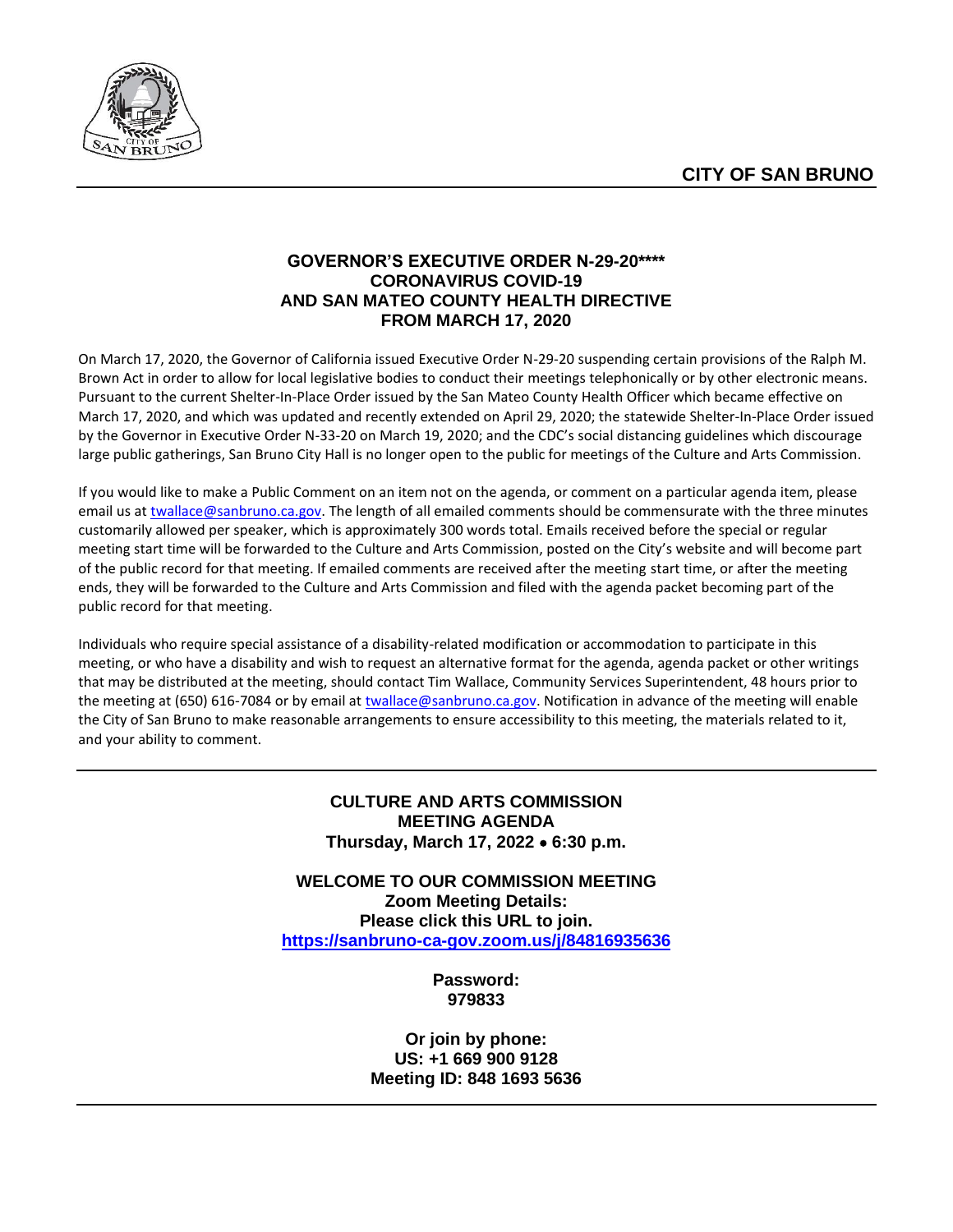- 1. **CALL TO ORDER/ROLL CALL:** Chair Pamela Madden, Vice Chair Janet Monaghan, Pamela Gamble, Jeanne George, Melissa Rohlfs, Melodie Tobin.
- 2. **PLEDGE OF ALLEGIANCE:**
- 3. **REVIEW OF AGENDA:**
- 4. **ACCEPTANCE OF THE MINUTES:** February 17, 2022
- 5. **CONSENT CALENDAR:**
- 6. **PUBLIC COMMENT ON ITEMS NOT ON AGENDA: (Note: Commission's policy is to refer matters raised in this forum to staff for investigation and/or action where appropriate. State Law, known as the "Brown Act", prohibits Commission from discussing or acting upon any matter that is not on the agenda. Non-agenda issues raised by members of the public or by the Commission may, at the discretion of the Commission, be scheduled for consideration at future meetings.)**
- 7. **UNFINISHED BUSINESS:**

#### 8. **NEW BUSINESS:**

a. Discuss process for selection of films for Movies in the Park

#### 9. **ITEMS FROM COMMISSION MEMBERS:**

#### 10. **ITEMS FROM STAFF:**

#### 11. **ADJOURNMENT**

**The next Regular Culture and Arts Commission Meeting will be held on Thursday, April 21, 2022 at 6:30 p.m.**

**\*\* POSTED PURSUANT TO LAW \*\***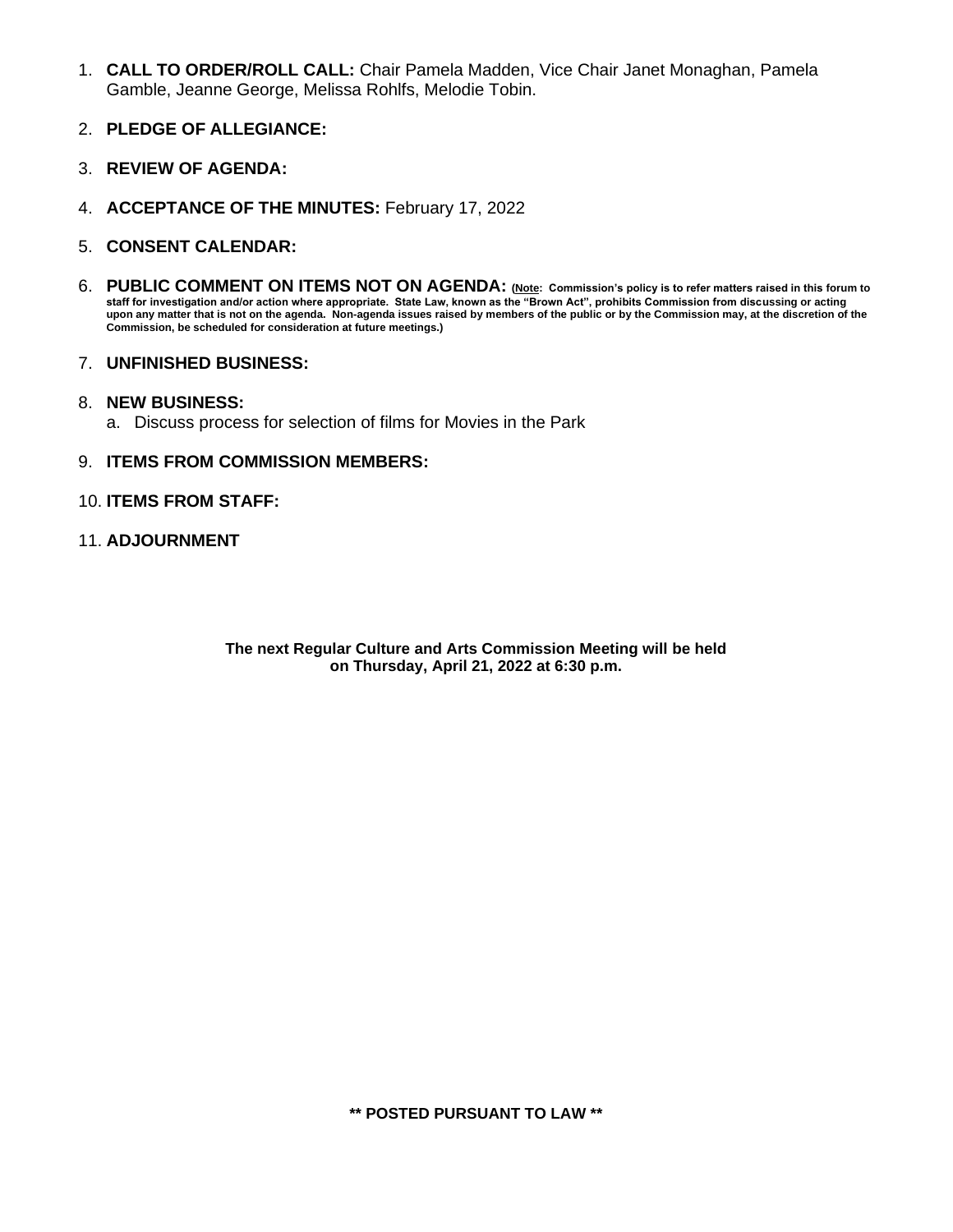

Community Services Department



## **MEETING MINUTES**

## **Culture and Arts Commission February 17, 2022**

- 1. **CALL TO ORDER/ROLL CALL: Vice Chair Monaghan** called the meeting of the Culture and Arts Commission to order at 6:34 p.m. Commissioners Present: Vice Chair Janet Monaghan, Pamela Gamble, Jeanne George, and Melissa Rohlfs. Absences: Chair Madden and Tobin. Staff Present: Wallace.
- 2. **PLEDGE OF ALLEGIANCE: Commissioner George** led the Pledge of Allegiance.
- 3. **REVIEW OF AGENDA**: No changes.
- 4. **ACCEPTANCE OF MINUTES**: Minutes from January 20, 2022. **MSC George/Gamble.** Accepted 4-  $0 - 2$ .
- 5. **CONSENT CALENDAR:** None.
- 6. **PUBLIC COMMENT:** None.
- 7. **UNFINISHED BUSINESS**: None.

# 8. **NEW BUSINESS:**

- a. Receive Presentation From Dennis Sharp of the SFO Museum Due to technical difficulties, the presentation will be moved to a later meeting.
- b. Community Gallery Scoring Process Review **Superintendent Wallace** presented the staff report.

**Commissioner Rohlfs** asked if a Google form would be an easier way to submit the information. She also asked why sculptors and potters haven't been asked to submit artwork. **Superintendent Wallace** thought the Google form was a good idea and will research. He explained that there is wall space, but not display space for such pieces.

**Commissioner George** asked about the nature of the work section and thought that their opinions would be valuable. **Superintendent Wallace** stated that it is all subjective. Under nature of the work, there is a subcategory for "beauty" where the commissioners can write their opinions about how they feel about the work.

**Commissioner Rohlfs** asked about the distribution list announcing the search for artists. **Superintendent Wallace** stated he distributes to a list of artists who have previously applied or have expressed an interest in art as well as people in the art world in the County. Also, it is announced in the newsletter which goes out to about 4,000 email addresses.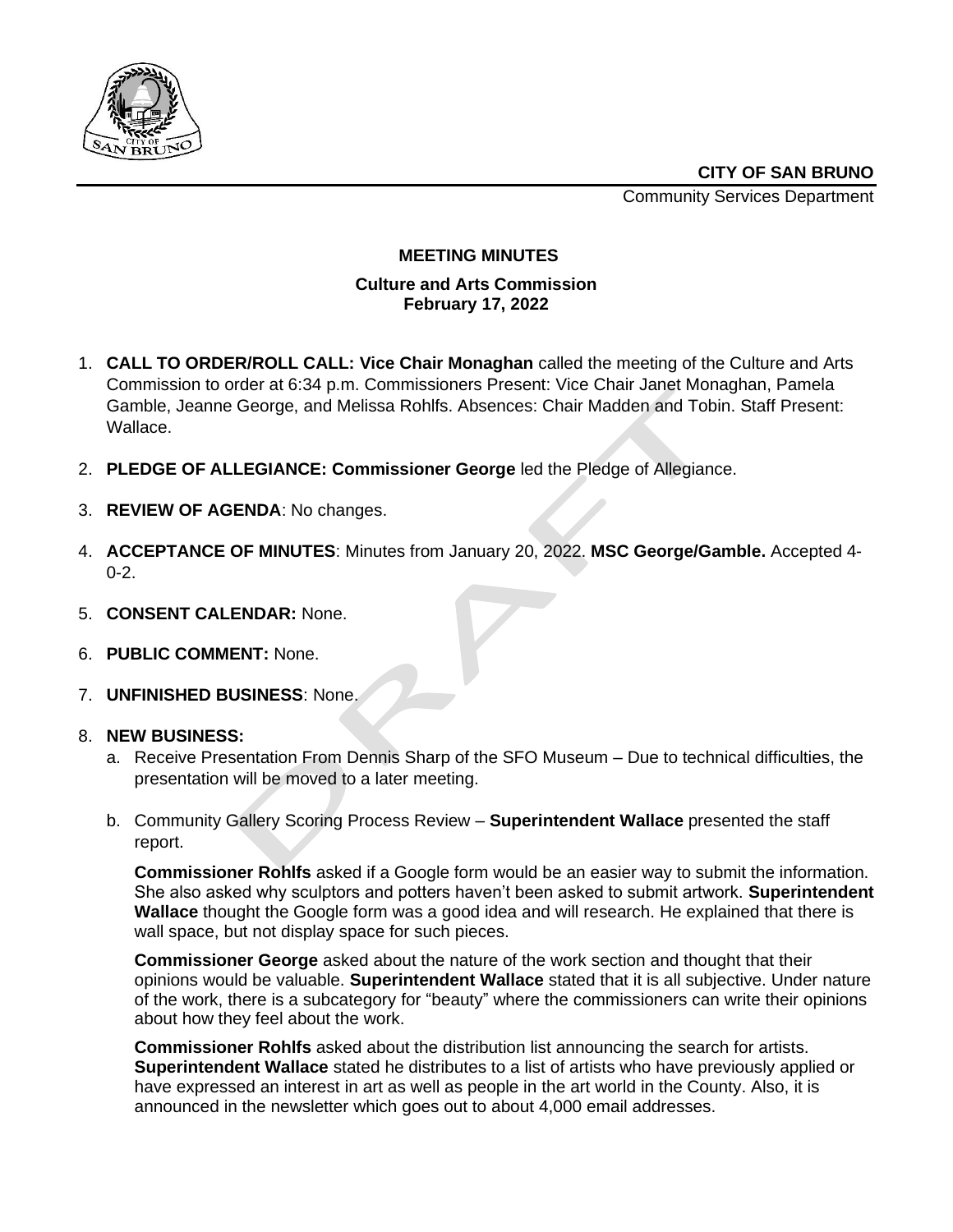# 9. **ITEMS FROM COMMISSION MEMBERS:**

**Commissioner Rohlfs** asked if the search for artists could be opened up to muralists so they could paint a wall somewhere. She suggested San Mateo Avenue where the mural could be on display for a year or two. **Superintendent Wallace** stated that this would be a different project separate from the Community Gallery and could be discussed in a future meeting. Commissioners discussed other murals.

## 10. **ITEMS FROM STAFF:**

- a. Tanforan Memorial update **Superintendent Wallace** was approved by City Council on February 8<sup>th</sup> and there was a lovely groundbreaking last Friday.
- 11. **ADJOURNMENT**: With no other business to be conducted, **Vice Chair Monaghan** adjourned the meeting at 7:02 p.m.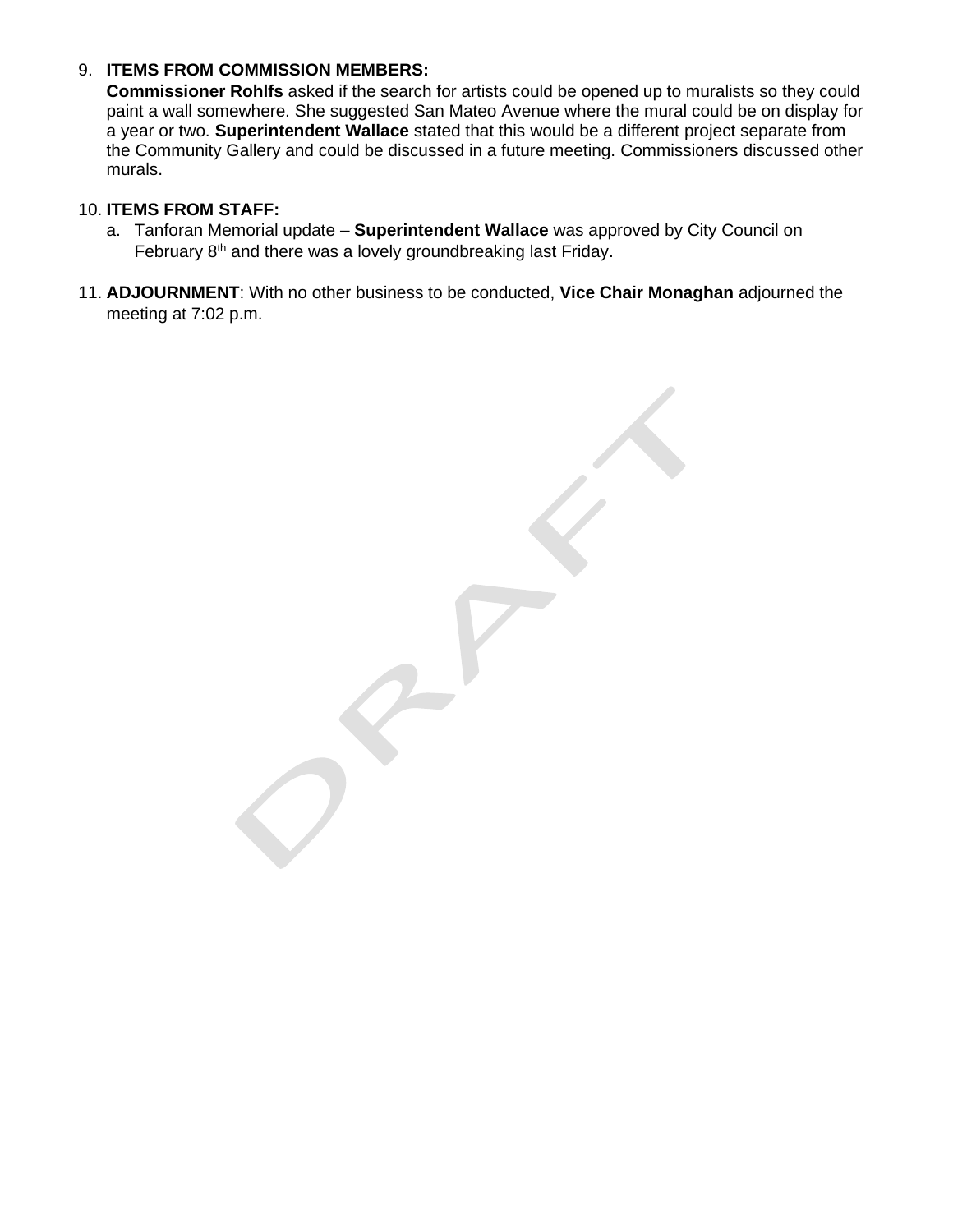

**CITY OF SAN BRUNO**

Community Services Department

**DATE:** March 17, 2022

**TO:** Culture and Arts Commission

FROM: Tim Wallace, Community Services Superintendent

**SUBJECT**: Discuss Process for Selection of Films for Movies in the Park

# **BACKGROUND**:

The Commission has sponsored Movies in the Park for many years. This popular program consists of the screening of popular films every Friday evening in City Park in the month of September.

Traditionally the general public is offered the opportunity to express their desire for screening particular films by voting for their favorites online. The public is requested to select from a single list of titles that is developed by the Commission. The list normally consists of ten films and includes movies of various genres, mediums, and target age groups.

In 2021, the four movies with the most votes were all animated films intended for a younger audience. Due to a lack of a quorum at meetings prior to the screening of the films and the fact that there did not exist any documentation that films other than those with the most votes should be selected, Staff selected to screen the films with the most votes.

# **DISCUSSION:**

After the films were screened, multiple Commissioners expressed their disappointment with the fact that all four films were animated. Based on the desire to not repeat a similar outcome in the future, Staff is encouraging a discussion amongst Commissioners as to the best way to conduct a vote by the public that ultimately respects the results of the vote.

Staff recommends the Commission develop separate categories for voting based on different types of films and commit to screening the top 1-2 films that garner the most votes in each category. Film categories could include mediums such as animated or live action, MPAA rating, target audience, or other categories identified by the Commission.

Once film categories are determined by the Commission, Staff will develop a process document that will serve as a guide for determining films to be shown at Movies in the Park. The process document will be brought to the Commission for final review.

#### **RECOMMENDATION:**

Staff recommends the Commission discuss various categories of films to present to the public. Based on these categories chosen, Staff will create a process document for final review by the Commission, which will provide specifics of the voting process.

> **Item 8a Page 5 of 6**